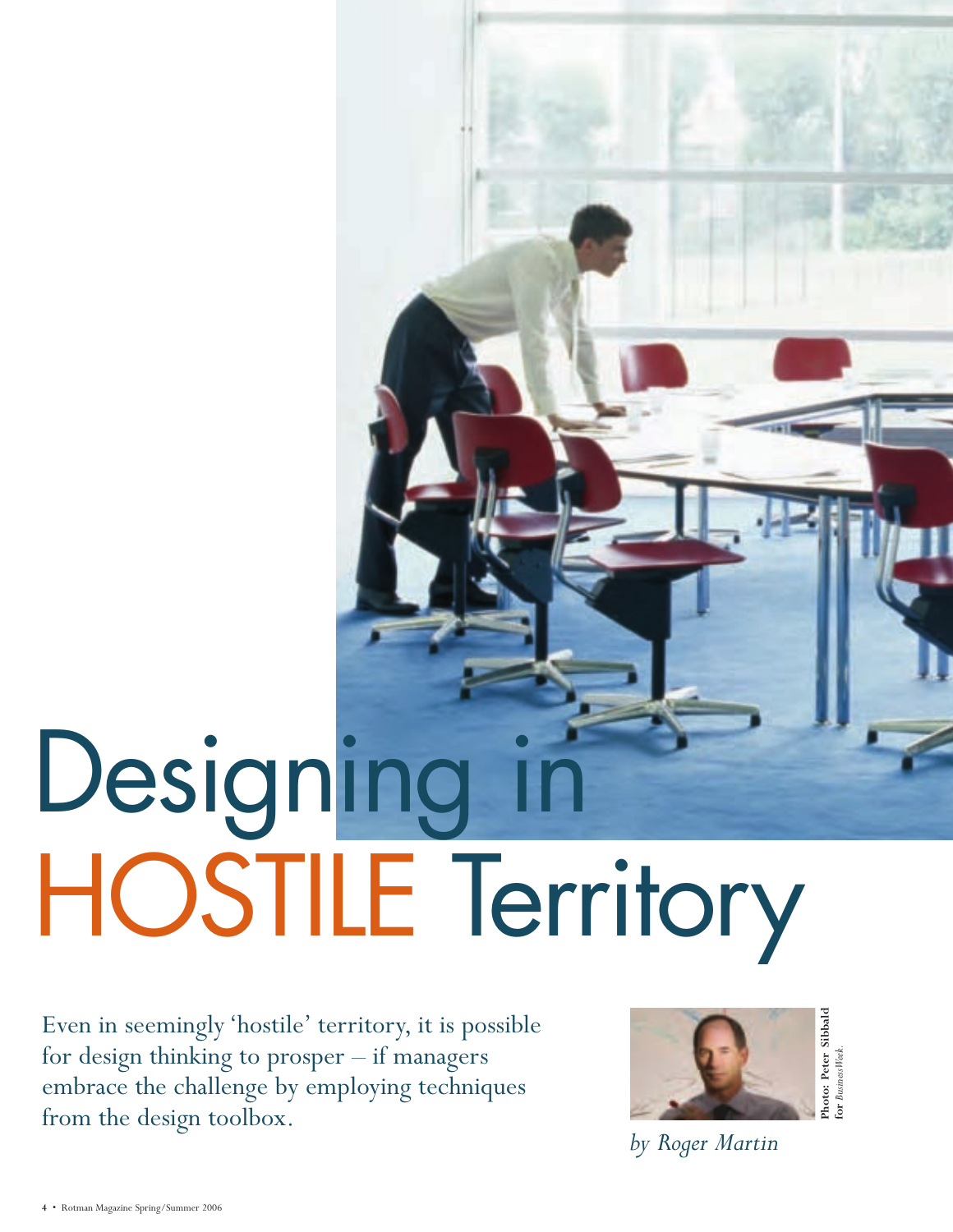

Broadly speaking, value creation in the 20<sup>th</sup> century was about taking a fundamental understanding of a mystery – a *heuristic* – and reducing it to a formula – an *algorithm* – so that it could be driven to huge scale and scope. As a result, many  $20<sup>th</sup>$  century organizations succeeded by instituting fairly linear improvements, such as reengineering, supply chain management, and cost controls. The success of **McDonald's**, **Dell** and **Wal-Mart** depended not so much on superior products, but on a superior process.

As evidenced by the success of **Apple**, **Google**, **Research in Motion**

and others, competition is no longer in global scale-intensive industries; rather, it's in non-traditional, imagination-intensive industries. The  $21^{st}$  century will be characterized by the production of elegant, refined products and services that delight users with the grace of their utility and output. And as a result, businesspeople must think and become more like designers – more 'masters of heuristics' than 'managers of algorithms'.

Before organizations can even think about generating meaningful benefits from design, they must first address a hidden trade-off that is being made within their

walls on a regular basis: the one between 'reliability' and 'validity'.The paradigmatic shift taking place in economic value creation requires individuals and organizations to move away from an obsession with *reliability* and towards a more welcoming environment for *validity*.

A reliable process is one that produces a consistent and predictable result, over and over.To enhance the reliability of any process, one has to reduce the number of variables considered and use quantitative, bias-free measurement. On the other hand, to increase the validity of any process, one must consider a wide array of relevant variables. Of course,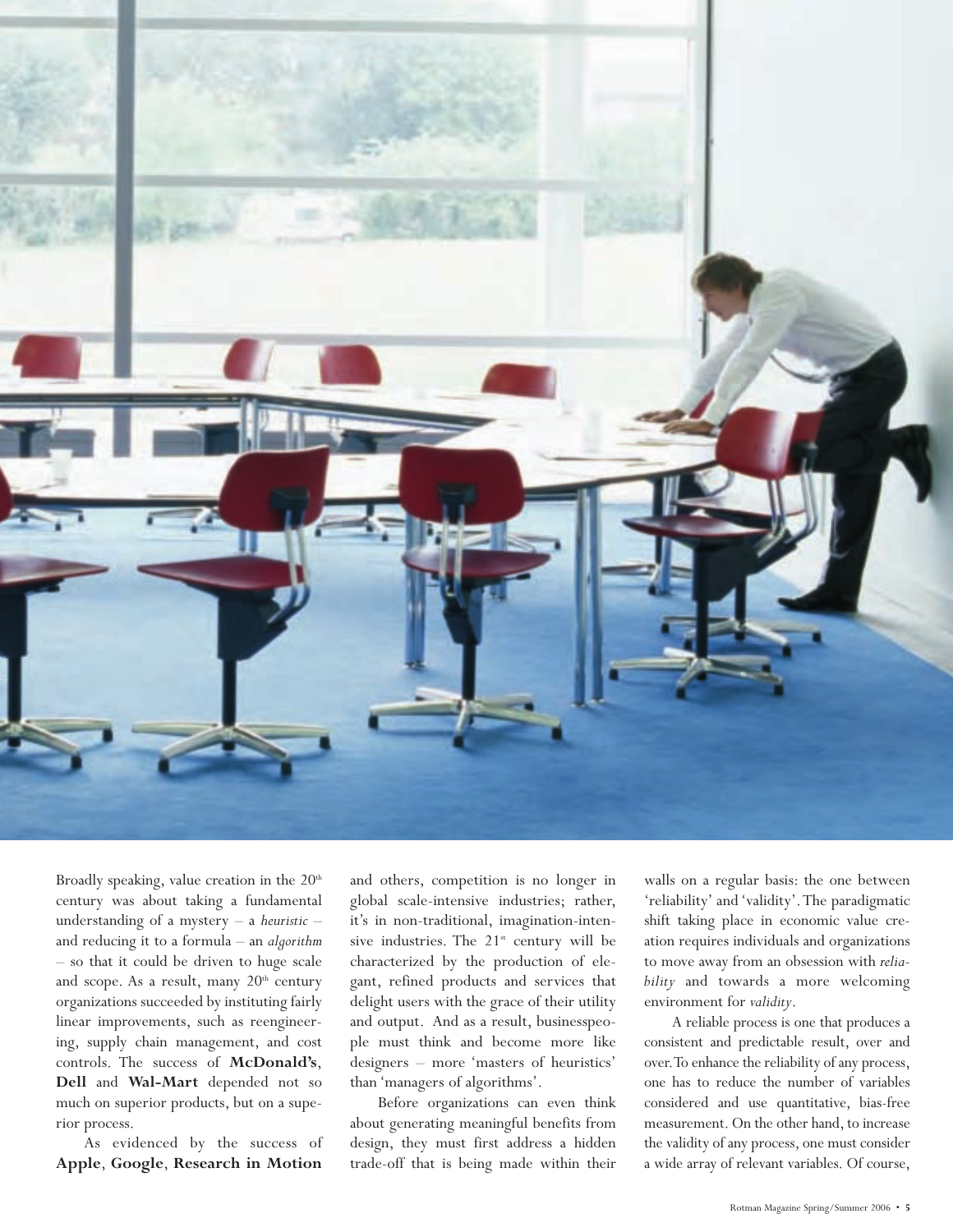we would like a process that has both high validity *and* reliability – and up to a point, it's possible to get more of both, simply by being more thoughtful and less sloppy. But ultimately, reliability and validity anchor down opposite ends of a spectrum: more reliability requires fewer variables and therefore less validity, and vice versa.

#### **Design's Bias Toward Validity**

How does this trade-off relate to design, and why should it matter to today's business leaders? Because design possesses an inherent bias toward validity. Great designers seek deep understanding of the user and the context, which entails the consideration of many variables. They don't limit their considerations to aspects that can be thoroughly quantified; they worry less about whether they can replicate a particular process, and more about producing a valid solution to the problem before them.

Entrepreneurs – who are essentially designers of business models – have a similar approach. They start out with new-to-the-world ideas that they believe in, but typically can't prove. They value judgment, experience and gut instinct – and in this way, they are highly validity-oriented. But as a successful entrepreneurial venture grows, it acquires outside investors and a board of directors, and it begins leaning more towards reliability. With ever-bigger dollar amounts at stake and more scrutiny of investment decisions, the growing organization increasingly values processes that are quantitative, analytical, and bias-free. Variables that are difficult to measure quantitatively – such as feelings and relationships – get dropped.

It's not that organizations don't like or want great design; it's just that when a validity-oriented design comes to an important corporate decision gate, the reliability-oriented question inevitably gets asked: "Can we prove that this will work? How can we be sure?"

Typically, the answer is no, it can't be proven, and we can't be sure. Nobody could prove before **Herman Miller** launched its Aeron chair that it would succeed at all, let alone become the most successful office chair of all time. And so design often gets undermined, subdued, or

killed without explicit intent – a victim of the corporate bias toward reliability.

If an organization wants to enjoy the benefits of design in its products, services, processes and business models, it must go considerably beyond simply hiring designers or declaring itself to be design-oriented. Its leaders must take responsibility for safeguarding validity. If they don't, the organization's natural inclination toward reliability will win out. The questions they

and creativity, but unless managers have a CEO who aggressively promotes design, they will be squelched."

I can feel his pain, and I empathize with him; but do I sympathize? Not really, because he is thinking about the question from a design-free perspective and expecting a design-friendly outcome that is just not going to happen, much as I might wish it for him. The bottom line is, you don't need anyone's permission to think like a

If an organization wants to enjoy the benefits of design, its leaders must take responsibility for safeguarding validity. If they don't, the natural inclination toward reliability will win out.

ask, the proof they demand, the way leaders treat failure – each sends a signal as to whether design thinking is 'safe' or not. If their questions are all about the most readily-quantifiable numbers, if the standard of proof is high and numerically-driven, and if failure is treated as indicative of incompetence, employees will understand that their organization values reliability over validity.

If, however, a leader's questions probe the trickier qualitative aspects of a decision along with the hard numbers; if she utilizes a balanced standard of proof that takes into account the complexity of the issue at hand; and if she treats failure as an unfortunate consequence of living in a risk-filled world, then she will signal that she balances the need for reliability with the desire for validity. And she will foster design thinking.

#### **The Validity vs. Reliability Struggle**

A friend who works for a large wireless provider complained to me recently about the impossibility of taking a design approach in his 'design-unfriendly' organization. He recently put forward a new approach to customer service designed to dramatically enhance retention, and it was shot down in flames by, of all things, the 'Corporate Customer Innovation Committee.' "Roger," he bemoaned, "You write all this stuff about business design, innovation

designer. But there are five things you need to do if you want to be effective in a designunfriendly organization.

#### **1. Take 'Design Unfriendliness' on as a Design Challenge**

This is the essential starting point. A key tenet of designers is that constraints make the challenge more exciting and rewarding, and hence the absence of a design-appreciative CEO is not a constraint about which to complain. To be sure, it is a constraint. But to a designer, a constraint is an important signal – a signal of the presence and centrality of a design challenge. And that challenge was not, in my friend's case, the design of a customerretention enhancement. The real and highest-order challenge was the design of a way for the Customer Innovation Committee to get itself comfortable enough with a proposed new initiative to take action on it.

The non-designer's approach is to imagine the task as creating a nifty approach to enhancing customer retention, while averting his eyes from the constraint of creating an idea that is compelling to the Customer Innovation Committee. This is what I call 'narrow perfectionism': if you ignore the trickiest constraints and define victory narrowly, you can always achieve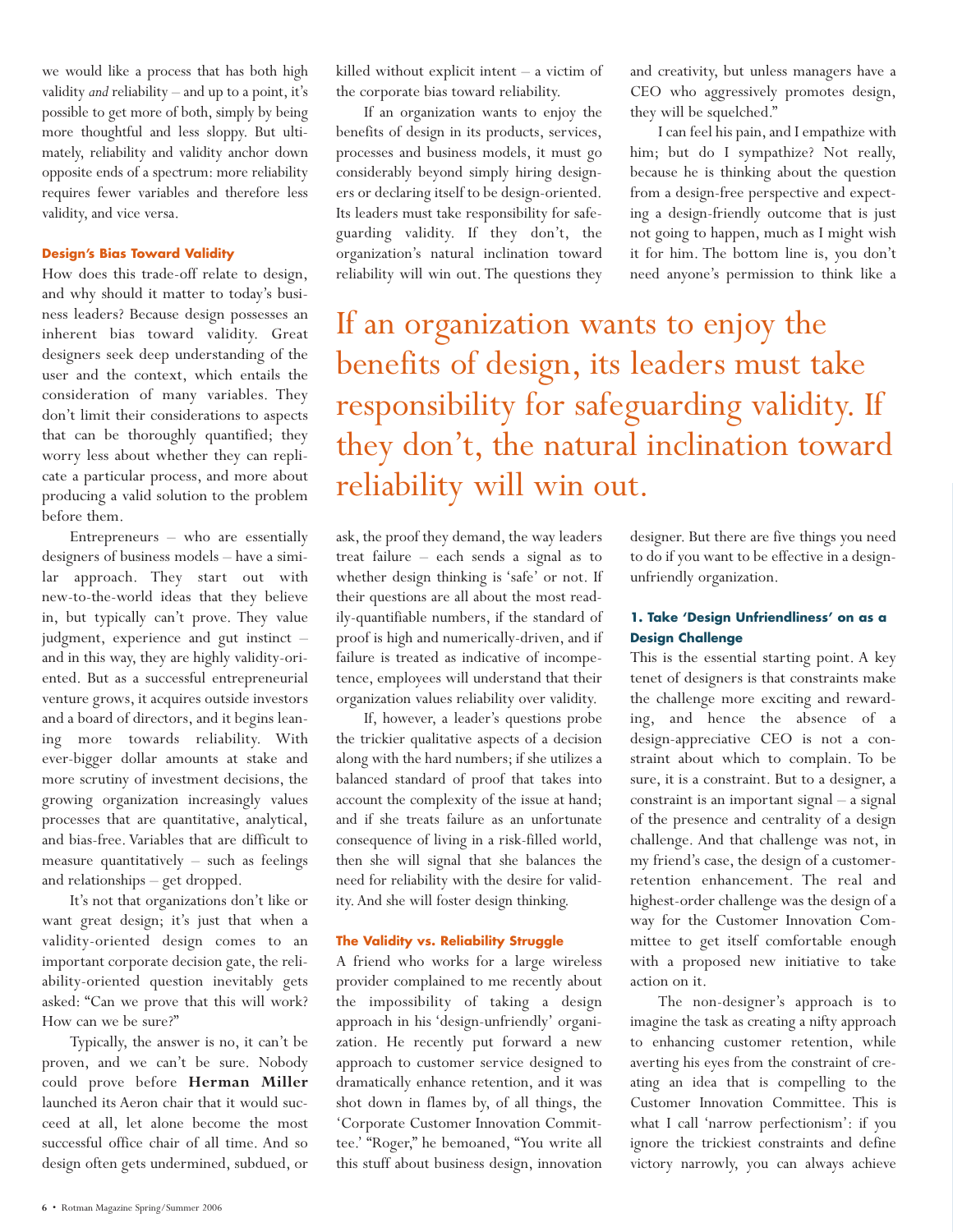victory and blame someone else – i.e. the Innovation Committee – for the failure to produce beneficial action.

In contrast, the design thinking manager would hone in on the most difficult constraint – 'design unfriendliness' – and integrate that constraint into her design approach. This of course makes the challenge bigger and more complicated, increasing the possibility of failure – all of which does nothing to deter a true design thinker; in fact, it attracts them even further to the challenge.

#### **2. Empathize with the 'Design-Unfriendly' Elements**

The only way to design a compelling solution for a user is to understand that user in a positive way. If the Customer Innovation Committee can only be understood by my

friend as a bunch of ultra-conservative, gutless Luddites, then the key insights to designing a compelling solution for them will be hidden. It is almost impossible to design something compelling for a person whom you don't respect or attempt to understand.The architect's filing cabinet full of never-built plans for houses designed for clients he viewed as 'philistines' are testament to the limitation of disrespecting your user.The architect consoles himself with the brilliance of his design, without having any better explanation of its still-born fate other than, "the client had no appreciation of architecture."The same holds for credenzas full of unused strategic plans from strategy consultants and book shelves full of unpublished manuscripts for the 'next great novel'.

In contrast, the design-thinking manager attempts to achieve a deep under-

## Design Thinking *Interview by David Dunne*

#### **David Dunne: How did you become interested in the topic of design in relation to management?**

**Roger Martin:** It all started with my encounters with **Hambly and Woolley**, a small design firm here in Toronto. Just by osmosis, I became interested in the way they would think about problems. For example, one assignment they had was for a hunting lodge, where the owner was bankrupt and was selling off all of his property. The designer had to create a sales brochure for this extremely fancy lodge, but there was no budget for it. I was so fascinated by what the designer did: he created a very rough photo album with shots of the lodge mounted with those little black corners. I was amazed at how he took this on with such joy – this notion of, how on earth could he possibly, with very little money, create something that looks great and sells. The kernel was: there is this problem, all these constraints and something has got to look great. It occurred to me that this is what great business leaders do. They enter some kind of constrained environment where they want to do something that is near impossible. They have to figure it out by thinking differently from anybody else.

What I see in the best business people is the same as what I see in designers at their best.

#### **DD: What is so special about the way designers think?**

**RM:** The designers who can solve the most wicked problems do it through collaborative Integrative Thinking™, using *abductive* logic, which means the logic of 'what might be'. Conversely,*deductive* and *inductive* logic are the logic of 'what should be' or 'what is'. In traditional organizations, do you get rewarded for thinking about what might be? Encouraged? No. Most firms can only do what they know how to do, and constraints are the enemy – as opposed to design firms, where constraints bring challenge and excitement.

This relates directly to Integrative Thinking; the non-integrative thinker readily accepts unpleasant trade-offs, while the integrative thinker instead seeks the creative resolution of tensions.

**DD: So under the traditional model, we are selecting among predetermined alternatives; but with a design model, we would think outside of the existing alternatives and create new alternatives.**

standing of her user in order to uncover the greatest range of options for creating a compelling solution. What are the user's greatest hopes? What keeps the user up at night? What are the minimum acceptable conditions for the user to embrace a design solution? How much risk is the user willing to absorb?

Crucially, each of us has a choice of answering these questions either with empathy or disdain for the user.The non-designer sees what keeps the user up at night as the desire to 'keep his posterior covered'; while the design-thinking manager sees what keeps the user up at night as the desire to protect his employees from the consequences of a reckless decision. The latter form of understanding enables the designer to probe what constitutes a reckless decision versus a 'sensibly-aggressive decision', and

**RM:** Exactly. A traditional manager would take the options that have been presented and analyze them based on deductive reasoning. You typically get those options on the basis of what you have seen before, using inductive logic, and then you select the one that has the highest net present value. Whereas a designer uses abductive reasoning to ask, "what is something completely new that would be absolutely lovely, but doesn't yet exist?"

#### **DD: What does all this mean for business education?**

**RM:** Business education has to become more like design education. That means, first, getting MBA's to think in terms of projects where you solve wicked problems using abductive reasoning, in addition to teaching deductive and inductive skills. Secondly, MBAs have to learn collaborative skills.They have to learn to listen to others and understand their reasoning process, rather than spend their time saying, "her reasoning process is different than mine; therefore it is wrong."Thirdly, a great business design school would have the student go much deeper on understanding the user and the user experience than we currently do in business schools. I would like to have students start with a project where they have to go out and understand everything they can about users – whether it be beer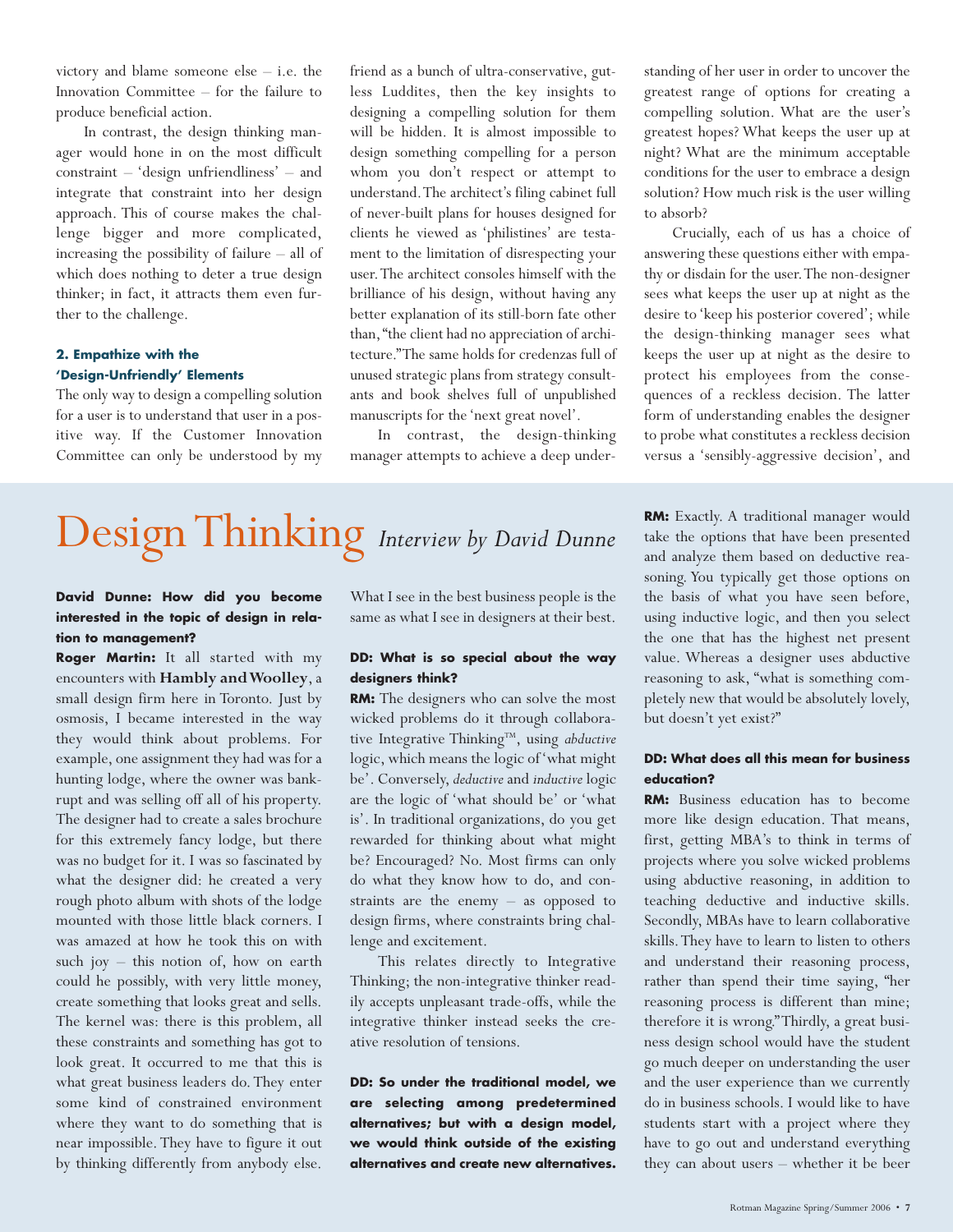hone in on a sensibly-aggressive decision – from the user's standpoint. Because the nondesigner has no idea where the user draws the line between 'sensibly' and 'recklessly' aggressive, she will create a solution that inadvertently lies in the reckless zone, and will be rejected out of hand.

#### **3. Speak the Language of Reliability**

In order to empathize, one needs to communicate. The problem is that 'designunfriendly' and design-oriented people speak different languages. The former speak the language of reliability, putting a high priority on the production of consistent, predictable outcomes. They frequently use words such as 'proof', 'regression analysis', 'certainty', 'best practices', and 'deployment'. Design-oriented

people speak the language of validity, putting a high priority on producing outcomes that delight users, whether they are consistent and predictable or not.They frequently use words such as 'visualization','prototyping', 'beta-testing' and 'novelty'.

The latter words quite simply terrify the members of a design-unfriendly organization; they don't really understand what they mean to the designers, and the way in which they do understand them runs in direct opposition to the things they hold near and dear to their hearts.These designoriented words connote danger, uncertainty and guess-work; things that encourage, if not compel them to say no.

If a design-oriented person is indeed embedded in a design-unfriendly organization, she is going to have to wait a very long

drinkers or car drivers.The skills you need **DD: One criticism of business education is around teaching people the wrong skills — an emphasis on analysis rather than synthesis. How does design help here?**

> **RM:** What the critics are doing is to critique in a business-school way, using businessschool logic. They are making everything 'either/or' – but it's not either/or: you have to do analysis *and* synthesis. But they are right that business schools tend to view the world as either/or. I get that from some faculty: "But you are saying we don't have to teach them the models and they don't have to know double entry accounting by the time they get out of here". But it is not either/or: even as students become designers, they will still need to learn all the existing models.

#### **DD: What types of tools might be useful additions to the MBA toolkit?**

**RM:** Harvard's **Chris Argyris** discusses fundamental insights about how people learn through the skill of inquiry. One version of this is *appreciative inquiry*, where the emphasis is on better understanding what the other person is thinking. How often do you get a blinding insight out of your *own* head? You usually get to blinding insights when you listen to somebody and take that little snippet of logic or data, merge it with something that is in your head, and *whammo*, out comes an interesting new idea. You systematically prevent yourself

time for the organization to learn the subtleties of her language. It is incumbent upon her to learn the language of the majority – the language of reliability. This will enable her to describe her ideas in reliability-oriented language. It simply won't cut it to say, "I know that no one has ever tried this before, but I think it is going to knock the socks off our customers!"

I should know: I vividly remember working as a relatively young consultant for a gigantic bank on a private banking strategy for its high net-worth customers. My team came up with a breakthrough idea based on insights about the customers that the bank had never considered. In due course, we were given an audience to present our proposed strategy to the bank's CEO and his six direct reports.They listened attentively.At the end,

from getting there by being dismissive of users, clients, and colleagues who don't agree with you.

#### **DD: How receptive do you think the business world will be to MBAs as designers?**

**RM:** Totally. Some will say they don't want designers, but they do. The people at the helm of the most innovative companies are designers more often than not.They see the whole picture of who they are, what their company is, what they are trying to accomplish, and they listen carefully to others. For our part, we have to teach students Integrative Thinking – the broader notion of what is salient, what the important relationships are, and to look at things as a whole, not as piece parts that you put together.

#### **DD: So Integrative Thinking is a methodology then, and the goal is design. Is that a way of putting it?**

**RM:** Yes. The goal is to produce designers, and the method of thinking in the head of designers is Integrative Thinking.

David Dunne is an adjunct professor of Marketing at the Rotman School and co-director of the Rotman Teaching Effectiveness Centre. A regular contributor to *Marketing* magazine, he recently received the prestigious 3M Teaching Fellowship (see story, page 93.)

for this are skills of observation and inquiry, and we don't teach that in MBA programs.

#### **DD: Aren't projects and team collaboration an important part of most MBA programs?**

**RM:** Most teach a very narrow form of collaboration, which is to find somebody who thinks like you and then work together with them. I don't think we teach students to really dig deep and to understand somebody else; we don't teach them about visualizing and imagining something that does not yet exist that would take care of users' needs. We don't teach them about prototyping, giving the product to the consumer and then improving it, and improving it some more.

#### **DD: Would we be seeking different types of students for this type of program?**

**RM:** I think we would. Many people just won't like the idea of this type of MBA; they will still think an MBA should be all analytical, quantitative, number crunching, etc. People who don't like other people, who prefer to think hard and long at their desks about an idea, then try to convince everybody that it's the best idea in the world, and then execute on it – these people would either not be interested or would get weeded out in the application process.